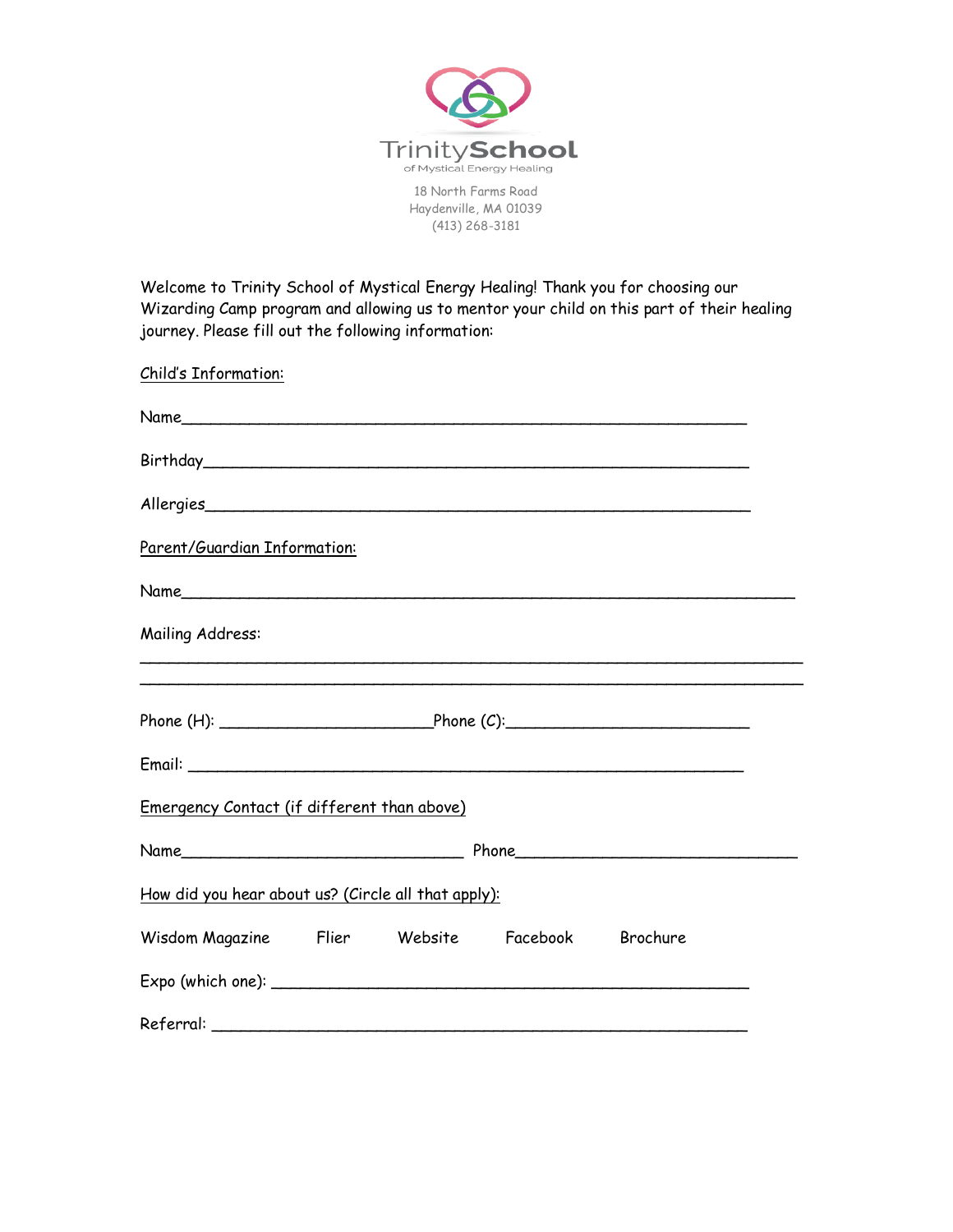

18 North Farms Road Haydenville, MA 01039 (413) 268-3181 **Pricing**:

## There is a non-refundable Deposit Fee of \$50. Tuition is \$350.

Enrollment in the program grants access to all of the following:

- Over 40 hours of in person instruction
- All supplies needed to learn techniques in the classroom
- Tools to support and empower students to take home
- Five weekdays, Monday thru Friday, 8:30am 4pm

Parent/Guardian Signature:\_\_\_\_\_\_\_\_\_\_\_\_\_\_\_\_\_\_\_\_\_\_\_\_\_\_\_\_\_\_\_\_\_\_\_\_\_\_\_\_\_\_\_\_\_\_\_ Date: \_\_\_\_\_\_\_\_\_\_\_\_\_\_\_\_\_\_\_\_\_\_\_\_\_\_\_\_\_\_\_\_\_\_\_\_\_\_\_\_\_\_\_\_\_\_\_\_\_\_\_\_\_\_\_\_\_